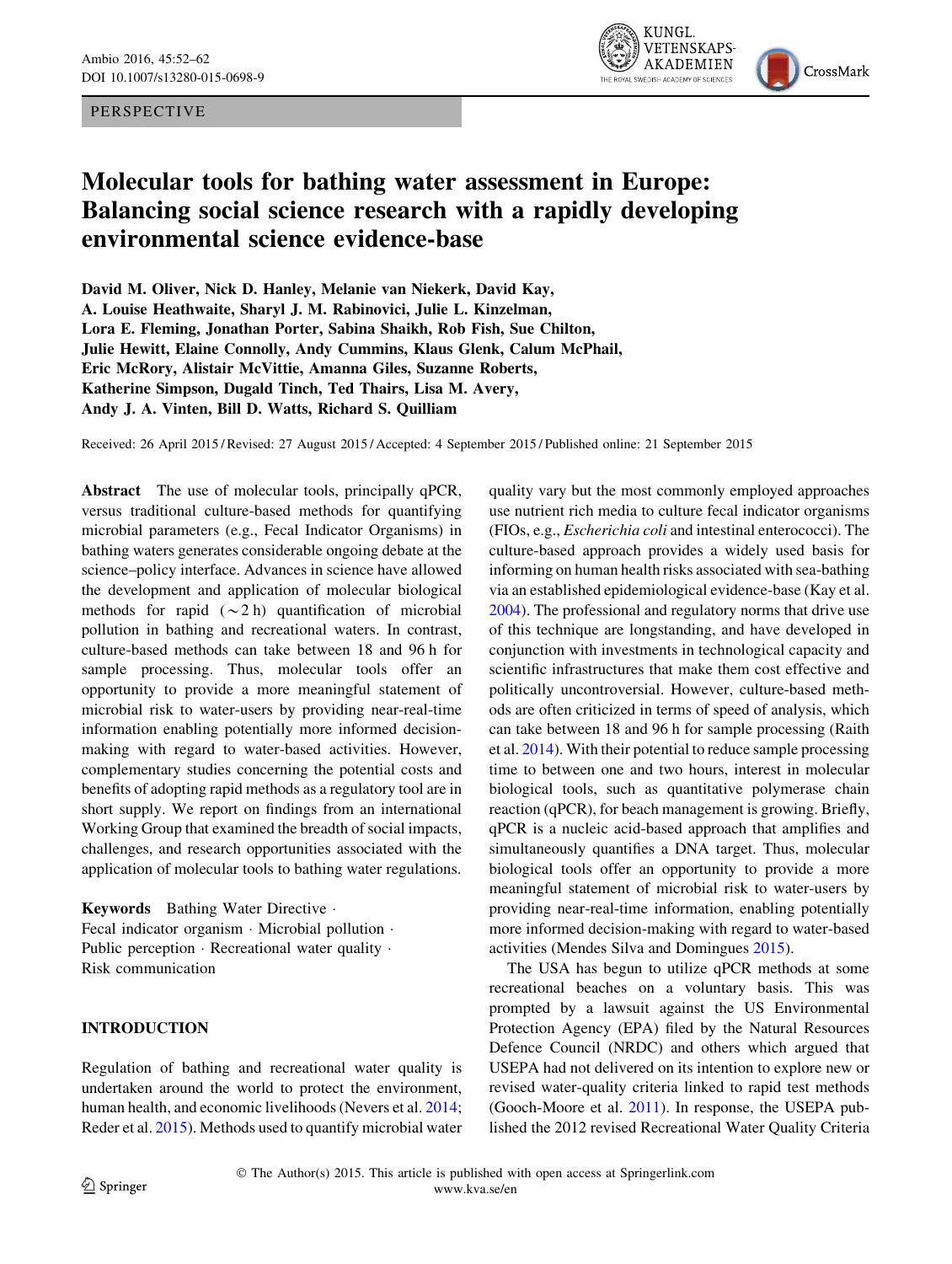(RWQC) for FIOs in marine and fresh waters (U.S. EPA [2012\)](#page-8-0); within these criteria there are regulatory action thresholds for enterococci as determined by qPCR. Individual states can choose to use these recommendations to make precautionary beach management decisions and/or to develop recreational water-quality standards in line with this approach (Haugland et al. [2014](#page-7-0)).

In general, the lawsuit is a good indication of institutionalized environmental agendas gradually fragmenting and changing in the light of new models of working although, in practical terms, the pattern of qPCR uptake and experimentation is uneven. While qPCR is now being used by some beach managers in the USA, the case for wide-scale adoption of this molecular approach is the focus of global debate, with regulators and researchers drawing attention to a number of technical and logistical issues associated with this emerging technology (Oliver et al. [2014](#page-7-0)). For example, the practical benefit of rapid analysis can be hampered, particularly in the EU, by centralized laboratory infrastructure (i.e., sample transit time to the laboratory exceeds the duration needed for qPCR analysis). There also remain uncertainties regarding the robustness of the qPCR epidemiological evidence-base (Oliver et al. [2014](#page-7-0)). In general, the prospect of international regulatory communities adopting qPCR as a ''rapid'' method, with defensible cost efficiencies, remains uncertain and long term.

The research community has invested significant effort in exploring the potential of molecular methods applied to beach management (Wade et al. [2006;](#page-8-0) Griffith et al. [2009;](#page-7-0) Whitman et al. [2010\)](#page-8-0). While the evidence-base to underpin qPCR deployment for the regulation of microbial water pollution is expanding, it remains immature when compared with culturebased methods, and this limits the operational utility of qPCR within regulatory monitoring regimes outside the USA. Over time, these advances in research and development (R&D) will help to determine the viability of qPCR becoming a more commonly used tool for microbial water-quality management and regulation. There exist few complementary studies addressing the potential wider costs and benefits of adopting qPCR as a regulatory tool (Pratap et al. [2011](#page-8-0)). The likelihood of ''win–win'' scenarios versus ''trade-off'' scenarios concerning social-, economic-, environmental-, and health-related impacts resulting from rapid microbial water-quality reporting methods, relative to current approaches, remain largely anecdotal and need to be exposed to systematic and critical inquiry. Normative assumptions that flow from the case for rapid assessment need to be tested; such methods may also impact negatively on beach users as well as local communities and businesses reliant on tourism. With limited research documenting the importance of beach management decisions to a wider society (Rabinovici et al. [2004](#page-8-0)), the case for a coordinated research agenda, focusing on the wider social and economic impacts, and behavioral dimensions of

"rapid methods" is arguably long overdue, and increasingly exposed as a policy research 'gap' given the pace at which environmental applications of qPCR have been developing. Others have also called for the emergence of research agendas that extend much further than ensuring water-quality standards alone are met (Bridge et al. [2010](#page-7-0)).

Moreover, if qPCR is adopted widely in the USA, as a preferred method for quantifying levels of fecal pollution, it is likely that exploring qPCR as a regulatory tool for enumerating microbial parameters under the EU Directives will emerge as procedural policy development need in the UK and the rest of Europe (Oliver et al. [2010](#page-7-0)). It was precisely in this context that an international Working Group (WG) was established in the UK under the auspices of the 'Delivering Healthy Water (DHW)' project. Within this a social and economic component of the WG was developed with the aim of interrogating and debating the existing evidence-base concerning wider social and economic impacts and complexities across local-to-regionalto-national scales, of a potential transition from culture- to molecular-based approaches for quantifying microbial compliance parameters in bathing waters. This commentary draws on the collective expertise of our international WG and spans policy, regulatory, non-governmental organization (NGO), and academic perspectives. It attempts to capture, for the first time, the breadth of opportunities and challenges that exist within this emerging social science research agenda concerning the scientific practices that inform and deliver on bathing water regulation.

# EMERGING SOCIOECONOMIC RESEARCH THEMES

Our WG capitalized on extensive specialist and policy expertise associated with the participating members. The WG comprised 12 core members associated with the wider DHW project plus 16 experts spanning the disciplines of economics and social sciences. We augmented our WG further through an online-structured survey. This survey combined closed and open questioning and was embedded into the project website with a link which was distributed widely over a period of 2 weeks. This enabled us to capture global views on challenging, unresolved, or priority research questions from a cross section of academic, policy, regulatory, local authority, and NGO communities who accounted for 54, 6, 14, 3, and 23 % of responses, respectively. This process resulted in the collation of over 60 priority socioeconomic research questions and challenges associated with culture-to-molecular methodological transitions for evaluating bathing water quality. Using a workshop format, the WG distilled this information into six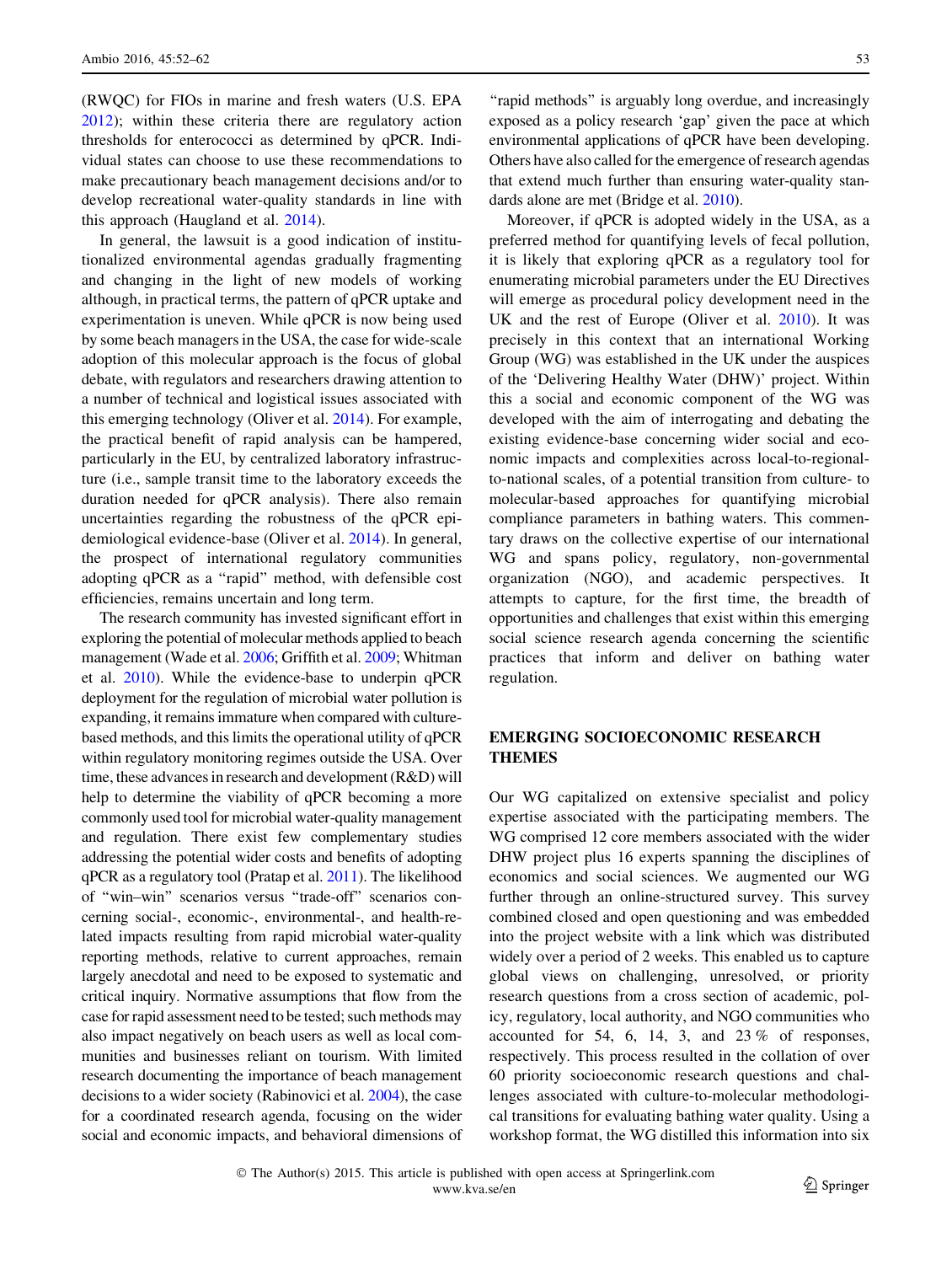## <span id="page-2-0"></span>Table 1 Priority research questions

| Direct cost<br>implications                                                                                                                               | Types of information                                                                                                                                                                                                            | How to measure & How to measure<br>communicate risk                                                                                     | success of rapid<br>methods                                                                                                                                                 | How to value a day at<br>the beach & the cost of<br>illness                                                                                                                                                                                                     | Visitor behavior                                                                                                                                         |
|-----------------------------------------------------------------------------------------------------------------------------------------------------------|---------------------------------------------------------------------------------------------------------------------------------------------------------------------------------------------------------------------------------|-----------------------------------------------------------------------------------------------------------------------------------------|-----------------------------------------------------------------------------------------------------------------------------------------------------------------------------|-----------------------------------------------------------------------------------------------------------------------------------------------------------------------------------------------------------------------------------------------------------------|----------------------------------------------------------------------------------------------------------------------------------------------------------|
| What infrastructure &<br>costs are needed to<br>maximize the<br>benefits of rapid<br>methods?                                                             | What quantity & type<br>of information would<br>beach users prefer to<br>receive? How quickly<br>would they like to<br>receive this<br>information & how<br>would they like to<br>access it?                                    | What information<br>should be given to<br>the public to<br>allow more<br>informed & better<br>decisions about<br>bathing water<br>risk? | How would changes to<br>the beach take shape<br>(frequency/activities/<br>indirect & direct<br>economic impacts)<br>should water-quality<br>information be<br>improved?     | We need system-wide<br>methods of<br>assessment in order to<br>understand the totality<br>of benefits/trade-offs<br>for valuations                                                                                                                              | What drives demand<br>for beach use, how<br>heterogeneous is it,<br>& what role does<br>water quality play<br>in it?                                     |
| Uncertainties in the<br>scientific evidence-<br>base hindering<br>economic valuations<br>need to be addressed                                             | Does the preference for How can<br>certain type of<br>information or the<br>way in which it is<br>accessed vary<br>between different user<br>groups $\&$ if so how?                                                             | uncertainty<br>regarding health<br>risk be better<br>incorporated into<br>valuation<br>scenarios of<br>bathing water<br>quality?        | What are the additional Do we know enough<br>$(E/S)$ benefits in terms<br>of enhanced<br>ecosystem services<br>from actions to<br>reduce health risks in<br>bathing waters? | about the<br>vulnerability/WTP of<br>different user groups<br>with regard to health<br>risks?                                                                                                                                                                   | How do we<br>distinguish the<br>effects of changes<br>in water quality<br>compared to the<br>effects of signs on<br>beach-going<br>habits?               |
| How should<br>investment be<br>distributed between<br>microbial risk<br>management (beach<br>monitoring) $\&$<br>prevention<br>(catchment<br>management)? | Would recreational<br>water users react to<br>information on water<br>quality? What<br>information would<br>people respond to?<br>What is the best way<br>to present risk<br>information, <i>i.e.</i> , risk<br>of GI infection | Is there a common<br>set of<br>demographic<br>factors that<br>explain variation<br>in responses to<br>risk information?                 | What are the measures<br>by which we can $(\&$<br>want to) evaluate<br>beach management<br>success?                                                                         | What are the economic<br>impacts of illness as a<br>result of exposure to<br>polluted waters and<br>how might rapid<br>methods alter the cost<br>of health-care?                                                                                                | Which groups of<br>recreationists<br>would be most<br>affected by 1)<br>advisory signs, 2)<br>water-quality<br>changes?                                  |
| Would predictive<br>modeling have more<br>merit than using<br>other methods<br>requiring<br>infrastructural<br>reorganization?                            | Can we determine<br>impacts on behavioral<br>response of the same<br>information being<br>presented to<br>recreational water<br>users in different<br>ways?                                                                     | Does prediction of<br>water quality<br>have more value<br>to beach users<br>than "real"<br>water-quality<br>data?                       | How do we capture the Would the use of new<br>benefits to new<br>recreational water<br>users who do not<br>currently use a beach<br>due to poor water<br>quality?           | methods lead to more<br>beach failures? If so<br>how would this<br>change the value of a<br>day at the beach?<br>What would be the<br>economic costs?<br>What is the impact of<br>posting warning signs<br>at beaches to 1) users<br>$& 2)$ local<br>economies? | What are the regional<br>differences in<br>attitudes &<br>preferences<br>regarding the<br>impact of near-<br>real-time water-<br>quality<br>information? |

thematic groupings, removing duplication and ambiguity in the responses, and generating a record of priority research questions related to wider socioeconomic impacts of methodological transition (Table 1). Each thematic grouping of future research needs outlined in Table 1 is summarized below. Taken together, they describe a roadmap of social and economic research opportunities.

# Direct cost implications: investment, infrastructure, and logistics

From the perspective of economic cost, the potential to introduce and expand the use of molecular biological tools shares with any new technology and tool a burden of potentially high upfront investment costs. They require investment in training and associated infrastructures and require the expertise of more specialist staff. At the most basic economic level, moving from a cheaper (culture) method to a more expensive (qPCR) method will necessitate an initial phase of intensive training and infrastructure support followed by a period of concurrent monitoring and analysis via both culture and qPCR, i.e., to test equivalence, which would involve significant resource obligations at a time when finances available for environmental protection are limited (Griffith and Weisberg [2011](#page-7-0)). Automation and economies of scale could possibly reduce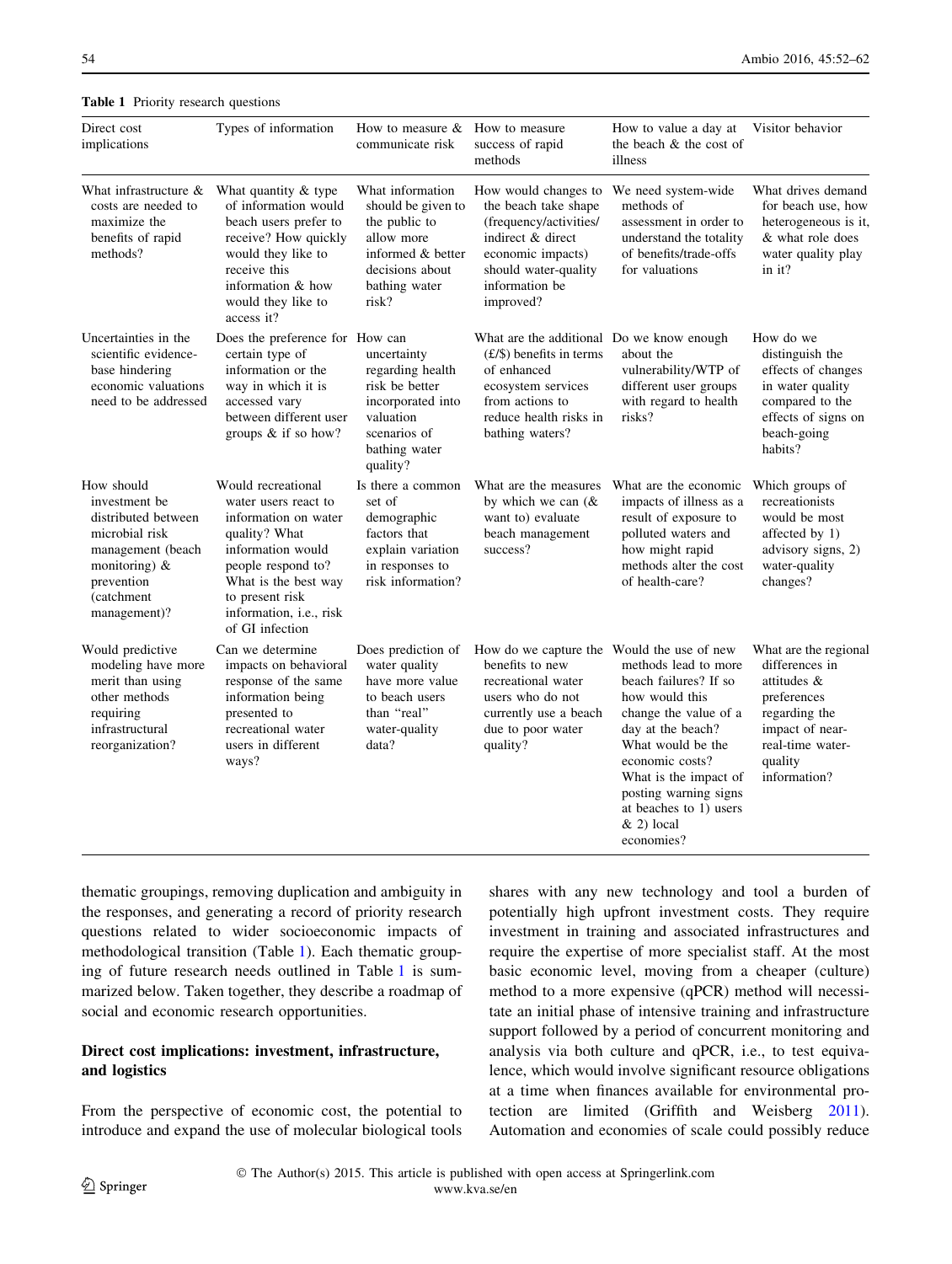costs in the future. Additionally in the EU, modifying regional laboratory infrastructure would be a prerequisite for the deployment of qPCR as a method to quantify microbial compliance parameters in bathing waters. This is because the use of a national, centralized laboratory would only serve to undermine the benefits of rapid sample processing offered by qPCR, due to transport time.

The integration of geospatial and socioeconomic data via geographic information systems (GIS) could be utilized to determine the optimal spatial organization of regional laboratory infrastructure to enable a cost-effective and timely qPCR operation across the EU. However, the subsequent evaluation of potential infrastructure investments across EU member states would challenge individual governments. Infrastructure costs associated with the development of regional laboratories could certainly be estimated through tendering processes or market transactions, but the wider social and cultural benefits of such an investment are not normally directly valued in markets, thus creating a challenging (non-market monetary valuation) research opportunity for the determination of robust cost–benefit assessments (Hatton MacDonald et al. [2015](#page-7-0)). In addition, benefits arising from a shift to rapid assessment methods for bathing water regulation are likely to be long term and difficult to estimate, whereas the costs of bringing about this change of method deployment and any associated infrastructural reorganization would be much more immediate (Ostberg et al. [2012\)](#page-8-0). Economic scenario modeling could provide a useful tool for exploring the potential value of benefits arising for future investment (see Table [1](#page-2-0)). For example, this might consider whether funds could be better spent on risk prevention (source water protection, i.e., catchment management) as opposed to risk management (i.e., beach monitoring and/or predictive modeling as recommended by WHO ([2003\)](#page-8-0)).

## Types of information: The what, when, and how

The use of scientific data to inform issues of water-quality and risk management varies considerably depending on the spatial and temporal scales at which problems and responses are being defined. Water assessment tools as instruments of policy delivery over the long term and at the macro-scale are defined by needs quite different to that of the micro-decisions of individual water user, situated and acting in a profoundly localized time and space. This creates a clear conflict in stakeholder preference for bathing water assessment tools. Regulatory compliance with the EU Bathing Water Directive (BWD) does not necessitate the use of rapid methods, and thus the speed of response is not a regulatory priority. In contrast, beach users are likely to welcome a more immediate ''real-time'' statement of the risk posed by bathing water quality in order to make better and more informed decisions concerning which beach to visit and what activities to undertake. The general question is whether our investments in science reflect these different purposes, and whether is it sufficient to align our preferences to one particular scale alone.

However, the underpinning debate is more complex for the alignment of science to micro-architectures of decisionmaking requires in and of itself a more challenging regime of scientific research. In the UK, for example, current monitoring regimes involve the collection of  $\sim$  20 samples at each designated bathing water site during the bathing season. The adoption of a rapid method to inform on water quality would require an increased sampling frequency given that knowing quickly about microbial water quality is of limited value if sampling is only undertaken once a week. Indeed, evidence of significant within-day variability in bacterial compliance parameters at bathing beaches is growing suggesting that even daily sampling may not adequately characterize risk to bathers where the samples do not characterize the times of peak bather pressure (Mudd et al. [2012](#page-7-0); Wyer et al. [2013](#page-8-0)). Before considering methodological transitions and the infrastructural reorganization necessary for regional laboratory analysis, and keeping in mind that regulatory compliance does not necessitate rapid sample processing, it is useful to situate innovation within a wider critical discussion of where priorities for knowledge generation and exchange reside. We might remark that the production of more information is not equivalent to the production of meaning from the perspective of beneficiaries and still less a guarantor of onsite behavioral changes and choices consistent with the minimization of risk. In the simplest terms, it is necessary to understand better what forms and types of information publics may need in order to act.

As highlighted in Table [1,](#page-2-0) little is known about how the public perceives the risk of illness associated with different microbial water-quality standards (e.g., risk of illness associated with 'excellent' versus 'good' versus 'sufficient' regulatory classifications of the BWD) or how this relates to a beach user's acceptability threshold for FIO exposure during sea bathing (Pratap et al. [2013\)](#page-8-0). Furthermore, this is likely to vary based on how the actual risk of sea-bathing is communicated to the public and whether bathers are visiting a beach environment singly or as part of a family group e.g., with children or immunosuppressed persons who may be more vulnerable to infection (Dufour et al. [2006](#page-7-0); Wade et al. [2008](#page-8-0); Pratap et al. [2013\)](#page-8-0). And yet, in addressing these concerns, the issue is only partially a question of asking people what they want, which is generally an uncertain basis for understanding behavior, since the supposition is normative, and presumes, in any case, a priori requirements among ''customers of information.'' The issue is more about how the presentation and flow of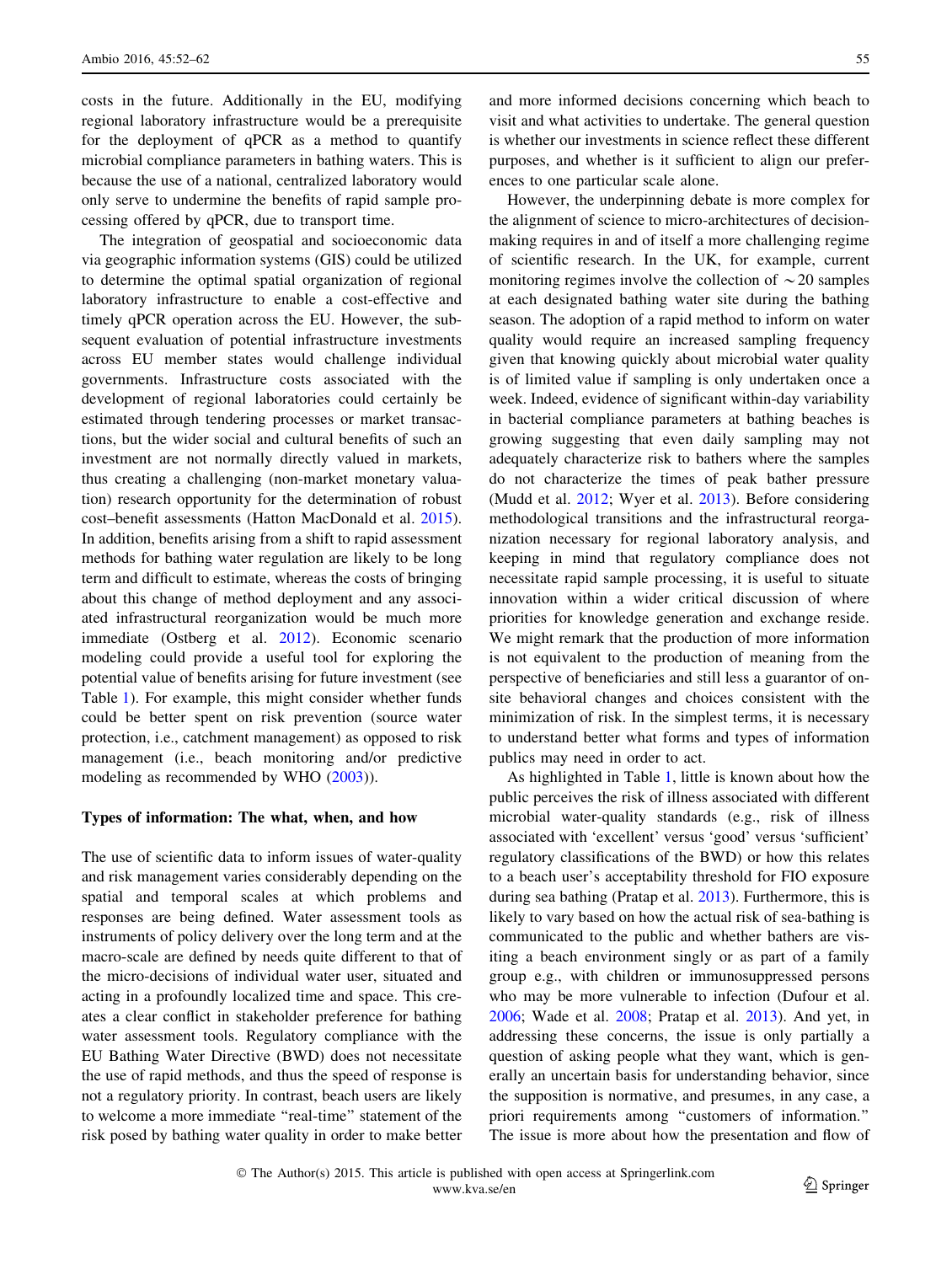information relates to conscious and unconscious patterns of in situ behavior; about understanding the 'cues' that automate, frame, and guide behaviors of different types of user. The normative basis of more rapid assessments directs science to questions of practical use and engagement with water bodies, rather than general progress against policy mandates operating over longer timescales, but we cannot presume that the provision of more rapid information would, in and of itself, be influential. This remains an open question (Hynes et al. [2009\)](#page-7-0).

Questions over the form, timing, and method of providing rapid bathing water results would, therefore, represent clear priorities for future research. To avoid conflicting messages, on-beach presence would need consideration with respect to the EU wide bathing water classification symbols to be implemented at designated bathing waters at the end of the 2015 bathing season. The effectiveness of methods used to disseminate bathing water results are likely to vary across different bather communities reinforcing the need for near-real-time messages to be communicated in multiple formats rather than assume a ''onesize fits all'' approach to risk communication (Dearfield et al. [2014\)](#page-7-0). In short, there is a need to instigate studies that understand better the way people act on relation to information, by testing alternatives in the context of a larger, and inevitably varied, user-behavioral narrative.

## How to measure and communicate risk

Public awareness of the potential environmental pollution and health impacts at beach environments is argued to be improving (Given et al. [2006\)](#page-7-0). However, methodological transitions will bring a new set of public communication challenges requiring social science research that includes, but also is extended beyond, the matter of awareness raising, with its implicit assumption that influencing behavior rests largely, if not exclusively, on informing and changing people's minds. The idea of awareness raising was certainly a common thread of debate among a group of international experts convened to debate the transitioning of new methods from R&D to an operational phase as part of the USA's 2012 RWQC (Boehm et al. [2009](#page-7-0)). Carefully managed dissemination campaigns to inform beach users of how and why methods to evaluate microbial water quality have changed, and to highlight the strengths and limitations of such a shift in approach, would be necessary. New methods would also require the publication of healthbased standards built on new epidemiological evidence and illness–response relationships, or as a minimum, proven equivalence at a range of sites between culture-based colony counts and qPCR gene copy numbers. The latter does not prove 'viability' of the indicator or related pathogens and this would need detailed attention particularly where effluents are disinfected with UV irradiance which can differentially attenuate culture-based and qPCR-based fecal indicators (Stapleton et al. [2009](#page-8-0)). Clarity and consistency in awareness-raising to inform people of the rationale behind such a methodological change to groups unfamiliar with the ''culture versus qPCR'' debate would be paramount.

In 2015, the EU BWD (2006) will have fully implemented a standardized classification system with associated pictorial symbols to reflect ''excellent,'' ''good,'' ''sufficient,'' and ''poor'' bathing water quality, as determined by culture-based methods. However, few beach users will be able to convert those classifications into a meaningful statement of risk with regards to the percentage chances of them becoming ill from exposure to bathing water. This is because little information is actually communicated to the public in terms of what a bathing water classification means with respect to health risk, and the inherent uncertainties associated with likelihood of illness (Pratap et al. [2013\)](#page-8-0). Instead, the information tends to convey a ''water quality communication'' (Pratap et al. [2011](#page-8-0)). Furthermore, the demographic makeup of beach users receives little attention in terms of how information is communicated. For example, what is the best method to inform teenagers who might visit a beach environment unaccompanied by an adult and take little notice of traditional information displays of risks of seabathing or water-quality standards? Risk communication can be more effectively planned for and carried out if tailored to the particular audience and their current state of knowledge, behavior patterns, and attitudes about the risk issue (Weinstein et al. [1998](#page-8-0)). Translating such insights for bathing water management is an essential component of future research investment.

While the pursuit of speedier risk communication will continue to gather pace and necessitate a new epidemiological and social science evidence-base, it is time to pause and reflect on the quality and form of information currently provided to the public, and understand much more about how scientific data attains the status of information unlocking people's capacities and inclination to act. Could improvements in risk communication offer a more effective approach to the management of microbial-related risks of sea-bathing relative to the deployment of qPCR? For example, it could be argued that publics might benefit more from being explicitly informed of the ''percent chance'' of illness from bathing at a particular beach rather than being told more quickly that bathing water quality is ''sufficient'' on any given day. However, there is ambiguity in how information would be interpreted—does a 5 % chance mean: (i) out of every 100 bathers 5 will become ill, or (ii) every 20 times a person bathes in water of this quality they are likely to be ill once?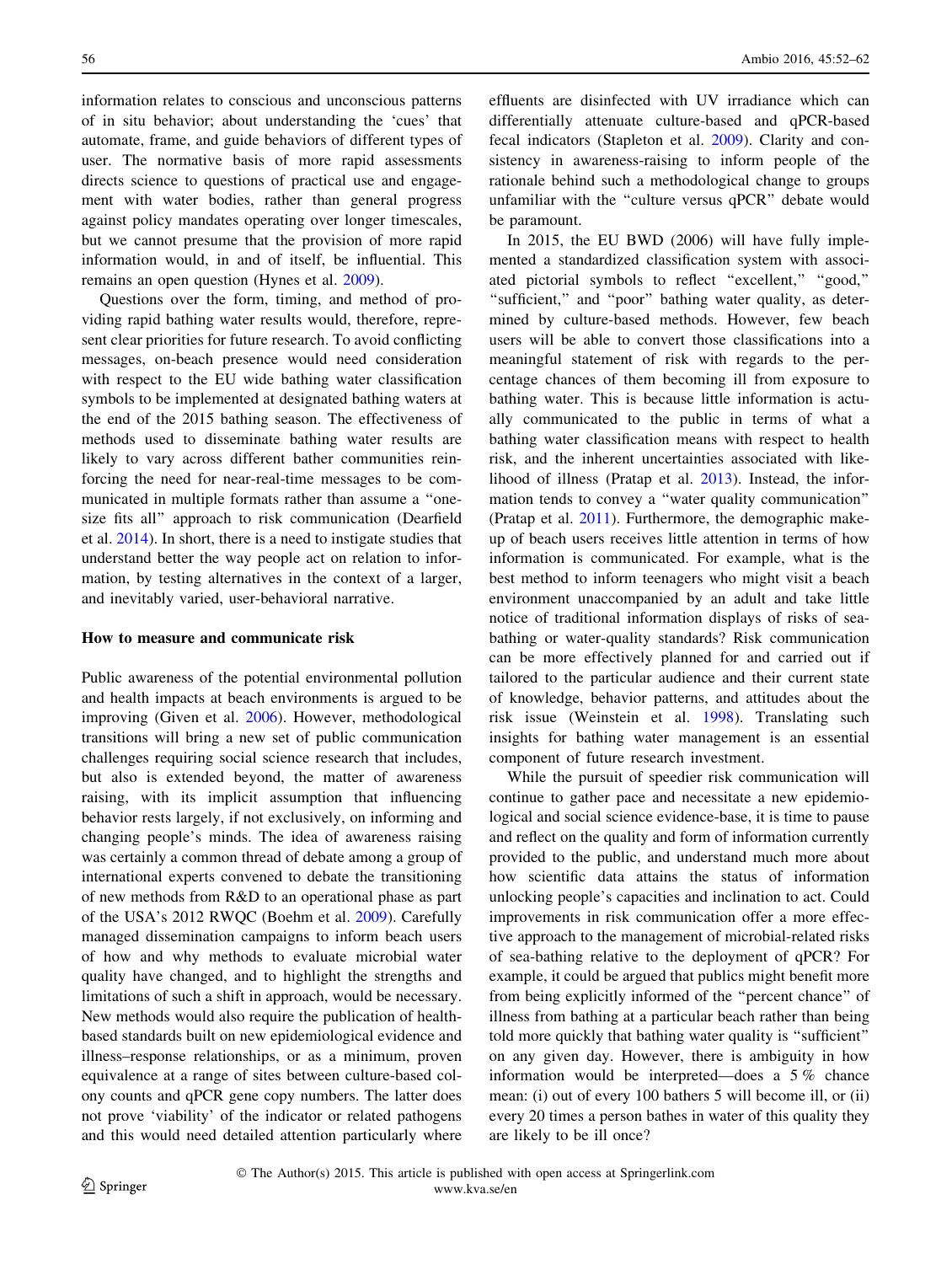A lack of attention has been given to how well the public recognizes the link between beach classification, measures of microbial pollution and recreational choices at bathing beaches. Little research has explored these questions, yet the answers would help underpin future efforts of effective beach management. Some may argue that communicating the percent likelihood of becoming ill is simply not necessary, shrouded in uncertainty given the differential susceptibility to illness across the population, and that ultimately any communication of measured water-quality data to the public will always be out of date to some extent given the potential for spatial and temporal variabilities in microbial compliance parameters (Mudd et al. [2012](#page-7-0)). Socioeconomic evidence also indicates that simple advisory messages about whether swimming is safe, or not, are given higher value than information on health risks (Eftec [2002\)](#page-7-0).

This raises an interesting debate as to whether predictive modeling capability, as an alternative to laboratory-based "rapid methods" would offer the most "value" to beach users, irrespective of the form of information provision, because of its real-time nature. This is certainly an option and one that is being explored by the research and regulatory communities (Wyer et al. [2013](#page-8-0)). However, this too needs careful consideration of alternative communication challenges. Environmental modeling comes packaged with inherent uncertainties which may not necessarily be appreciated by members of the public. It is important to note, however, that bacterial enumeration by culture and molecular approaches is also subject to considerable enumeration imprecision (Environment Agency [2000\)](#page-7-0).

#### How to measure the success of rapid methods

Determining novel measures by which we can evaluate beach management success resulting from the use of more rapid methods offers prospects for exciting research. The most obvious measure in Europe is through the analysis of classification records under EU regulation; but how would the transition from culture to molecular-based approaches impact this measure of success? A sustained program of crossvalidation would be essential to prove statistical and public health equivalence with historical records (Oliver et al. [2010](#page-7-0)). However, a suite of social science methods could provide alternative interpretations and measures of the success of beach management against a backdrop of microbial water-quality results. For example, will there be changes in the frequency of visits and activities by the beach-user community if water-quality information is improved in terms of speed of provision? What would be the consequence of the use of rapid methods in one location for perceptions and uses of others? Given the competition for tourists across different coastal resorts, it is apparent

that a rapid reporting of water quality (good or bad) could lead to a transfer of visitor spending into or out of local economies heavily reliant on holiday-maker visitation (Pendleton [2008\)](#page-8-0) and in turn lead to water-quality measures becoming a "competitive weapon." Tourism demand may then be further impacted by persistency and reputation effects of the positive or negative reporting of microbial water quality by rapid methods (Capacci et al. [2015](#page-7-0)). Little is known about the potential for additional economic benefits and wider social and cultural consequences arising from enhanced ecosystem services, ones that might be provided in response to the introduction of rapid measurement methods for more timely provision of bathing water-quality results and risk reduction. This seems to relate to a more general point about whether we are capable of collecting and combining evidence addressing the exceptionally wide variety of benefits and costs at stake for this issue. Intangible, long-term, and heterogeneous impacts are a particular challenge. Furthermore, success does not necessarily need to be measured against improvements in bathing water quality alone (Quilliam et al. [2015\)](#page-8-0). Designated bathing waters and the surrounding beach environment provide cultural and ecosystem services linked to tourism and recreation that do not necessarily involve direct contact with the water environment, e.g., bird-watching and wildlife observation. Subsequently, numbers of beach users may locally increase in one location over another due to a perceived ''better'' environmental quality, irrespective of whether or not they are recreational water-users.

# How to value a day at the beach and the cost of illness

Many market and non-market monetary valuations of improvements in bathing water quality have been undertaken (e.g., Georgiou and Bateman [2005;](#page-7-0) Hynes et al. [2013](#page-7-0)). Also, being able to quantify costs and benefits of new sources of information allows decisions to be taken over how quickly and how widely to adapt this new technology, using cost–benefit criteria (Hanley and Barbier [2009](#page-7-0)). Such approaches provide a useful template for the exploration of the wider economic implications of a more rapid reporting of bathing water quality arising from methodological transitions. Other key questions relate to how qPCR-related classifications might affect tourism at coastal resorts, and the associated willingness of the public to pay for receiving rapid water-quality information. If rapid methods do inform the public better of an increased risk of illness on a given bathing day, beach users may not only be discouraged from going into the water, but also from visiting that particular beach altogether thereby reducing expenditure across that community. A relevant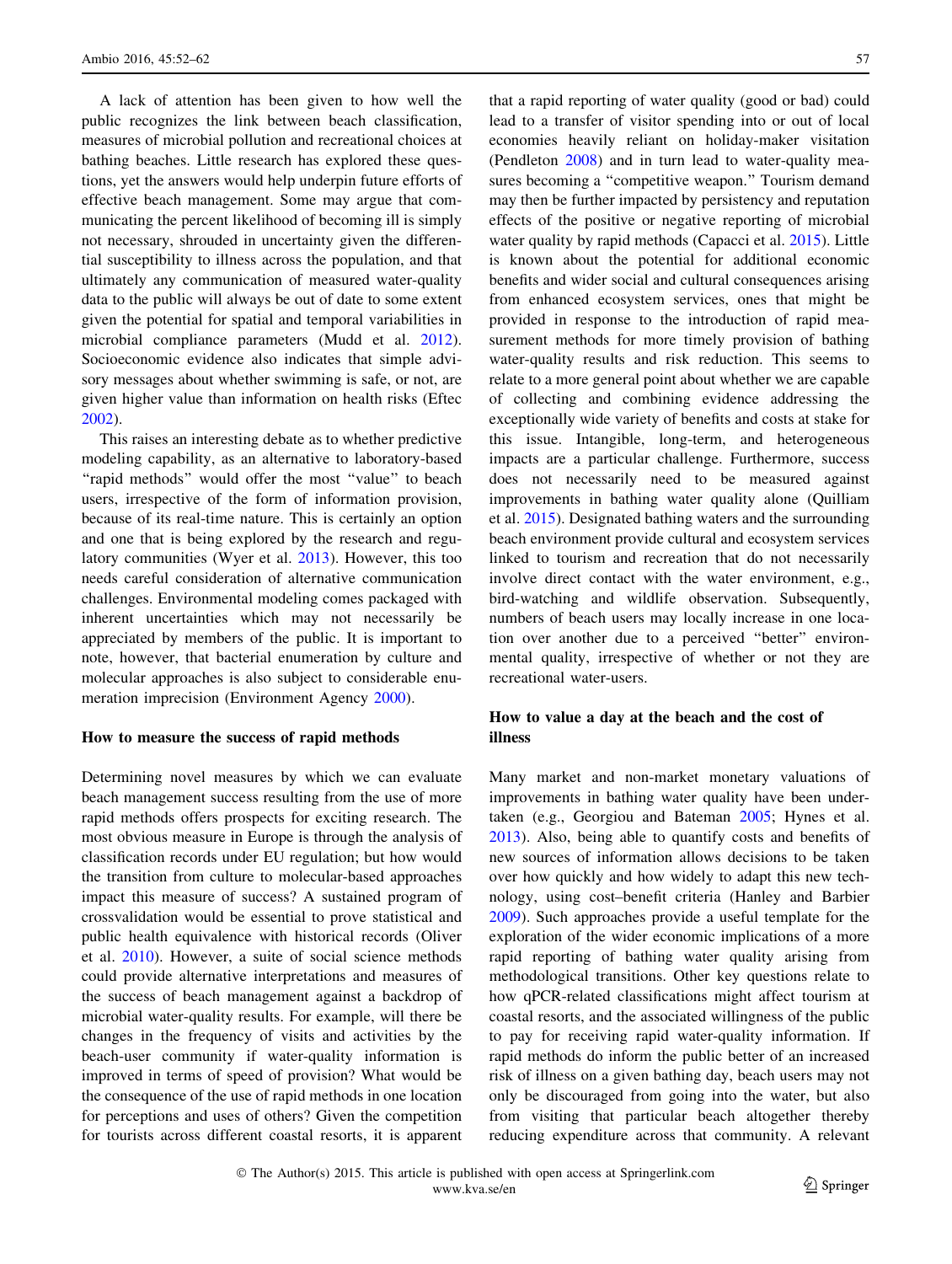question is how this compares with the potential for healthcare savings and a reduction in the number of lost working days arising from more rapid water-quality reporting.

At the same time, and in pursuing these social and economic questions, we should not lose sight of gauging the significance and vagaries of these developments through qualitative study, rooted in the thoughts, and interpretations of those who ultimately bear these costs and benefits. There is a need to fully embed our science, and these questions of innovation, in their social and cultural worlds. Valuation analyses are just one part of the mix. Multiple studies exist on the wider use and non-use values from improved coastal water quality (e.g., Eggert and Olsson [2009;](#page-7-0) Ahtiainen et al. [2014](#page-7-0)). Similar studies designed to investigate the impact of ''the need for speed'' in bathing water-quality reporting are now warranted. Perhaps one of the most important social science research questions we need to ask is whether or not a more rapid reporting of bathing water quality, and the level of investment needed to deliver this effectively would actually deliver benefits over time that are large enough relative to the costs of changing to such a monitoring system?

## Visitor behavior

Understanding the spatial and temporal variabilities of beach-user habits across the UK (and indeed Europe and the rest of the world) will add additional layers of complexity for the academic community to consider in taking forward emerging research priorities in this field. Regional variations in local economic structures and beach-user attitudes and preferences are likely to impact on the perceived usefulness of rapid methods and the reporting of microbial water quality. Philosophically, it needs to be considered whether (and by how much) local preferences for different acceptable risk thresholds and cost–benefit trade-offs should play a role. Developing an understanding of how beach users perceive the provision of near-real-time water-quality information, and its implications for them personally and their overall community, is an important and novel area of research. However, changes to beach-going habits will be dependent on cognitive–affective processes (e.g., attitudes and motivation) inherently linked to past experiences (Brannstrom et al. [2015](#page-7-0)) as well as public perception of improved health outcomes associated with rapidly communicated bathing water classifications. Receptiveness of information will undoubtedly vary with audience (Pratap et al. [2013\)](#page-8-0).

Some work has explored beachgoer's views of other dimensions of beach management. For example, research exploring perceptions of the Blue Flag award scheme identified beach visitor age and type of stay as being influential in shaping public perception of this scheme, regardless of location (Lucrezi et al. [2015\)](#page-7-0). This study also identified local residents as having greater awareness and knowledge of the Blue Flag scheme relative to visiting tourists; it would be interesting to investigate the parallels and contrasts in perceptions and understanding across different demographic groups with respect to any potential shift in water-quality assessment tools and reporting methods. Approaches to public participation, notably in the form of citizens' juries, may offer opportunities for informing future decision-making in this area as well as the level of public understanding of the risks and uncertainties associated with the dissemination of water-quality information to beach users through the use of deliberative forms of environmental risk assessment (Fish et al. [2014\)](#page-7-0).

# A 'CULTURE' CHANGE IN BEACH MANAGEMENT?

Despite the scientific evidence-base, which is rapidly evolving in an effort to underpin the utility of qPCR for bathing water-quality assessment, there remain uncertainties over the desirability of wider deployment of this method for regulatory monitoring (Oliver et al. [2014](#page-7-0)). Efforts focus on the science and technology development with relatively little resources going into wider societal and cultural contexts and impacts (both positive and negative) concerning the use of ''rapid methods'' for informing the public about bathing and recreational water quality. It is understandable that significant effort has been invested in qPCR development with respect to bathing water science given the increased attention of method suitability in the US and a general interest in the value of rapid methods from the rest of the world. However, beach environments are also social environments, a source of well-being for beach users and others, and a key source of income revenue for some local economies (Quilliam et al. [2015](#page-8-0)). With that in mind, it is essential that the wider social ramifications of method transition are suitably explored to enable a coupling of science and technology developments with end-user needs and their assumptions and perceptions about risk and the cognitive and noncognitive behavioral contexts in which they are willing, able, or inclined to act. Currently, this coupling is weak because of a lack of socioeconomic and cultural investigation surrounding the potential impacts of qPCR deployment for quantifying microbial compliance parameters. Little appreciation of the breadth and extent to which methodological transitions might impact on wider society exists. Redressing this imbalance is now a priority, and one that offers considerable opportunity for interdisciplinary research.

Acknowledgments The Working Group and associated workshop series were funded by the Natural Environment Research Council as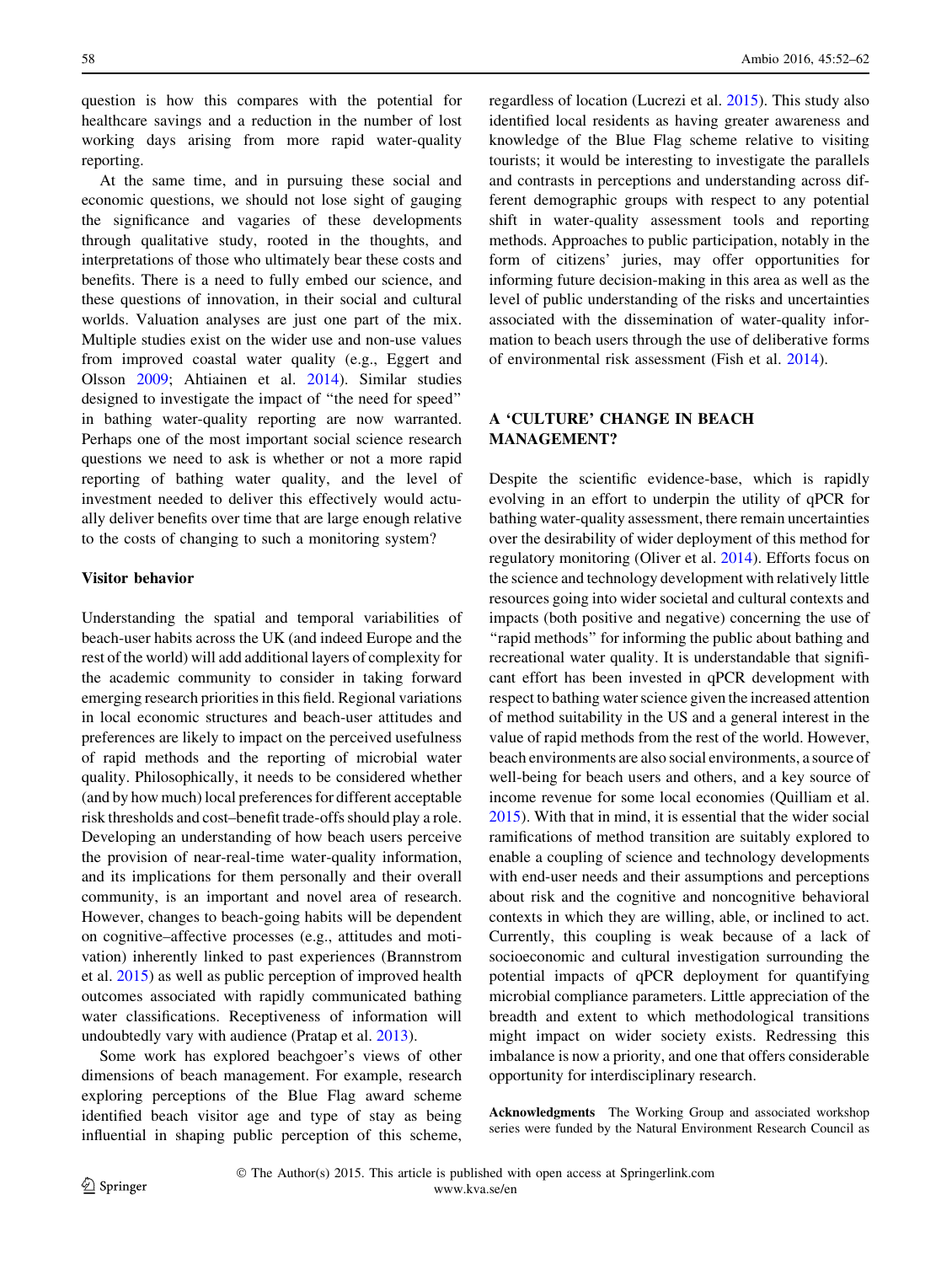<span id="page-7-0"></span>part of the Delivering Healthy Water project (NE/I022191/1). LF received funding in part by the European Regional Development Fund Programme and the European Social Fund Convergence Programme for Cornwall and the Isles of Scilly. Thanks are extended to all participants who contributed to the online survey. Finally, the constructive comments from two anonymous referees and the editor helped to improve the overall quality of this manuscript.

Disclaimer The views expressed in this article are those of the authors and do not necessarily represent the views or policies of the U.S. Environmental Protection Agency.

Open Access This article is distributed under the terms of the Creative Commons Attribution 4.0 International License ([http://](http://creativecommons.org/licenses/by/4.0/) [creativecommons.org/licenses/by/4.0/\)](http://creativecommons.org/licenses/by/4.0/), which permits unrestricted use, distribution, and reproduction in any medium, provided you give appropriate credit to the original author(s) and the source, provide a link to the Creative Commons license, and indicate if changes were made.

## **REFERENCES**

- Ahtiainen, H., J. Artell, M. Czajkowski, B. Hasler, L. Hasselström, A. Huhtala, J. Meyerhoff, J.C.R. Smart, et al. 2014. Benefits of meeting nutrient reduction targets for the Baltic Sea—A contingent valuation study in the nine coastal states. Journal of Environmental Economics and Policy 3: 278–305.
- Boehm, A.B., N.J. Ashbolt, J.M. Colford, L.E. Dunbar, L.E. Fleming, M.A. Gold, J.A. Hansel, P.R. Hunter, et al. 2009. A sea change ahead for recreational water quality criteria. Journal of Water and Health 7: 9–20.
- Brannstrom, C., H. Lee Brown, C. Houser, S. Trimble, and A. Santos. 2015. 'You can't see them from sitting here': Evaluating beach user understanding of a rip current warning sign. Applied Geography 56: 61–70.
- Bridge, J.W., D.M. Oliver, D. Chadwick, H.C.J. Godfray, A.L. Heathwaite, D. Kay, R. Maheswaran, D.F. McGonigle, et al. 2010. Engaging with environmental science for public health benefits: Waterborne pathogens and diseases in the developed world. Bulletin of the World Health Organisation 88: 873–875.
- Capacci, S., A.E. Scorcu, and L. Vici. 2015. Seaside tourism and ecolabels: The economic impact of blue flags. Tourism Management 47: 88–96.
- Dearfield, K.L., K. Hoelzer, and J.R. Kause. 2014. Review of various approaches for assessing public health risks in regulatory decision making: Choosing the right approach for the problem. Journal of Food Protection 77: 1428–1440.
- Dufour, A.P., O. Evans, T.D. Behymer, and R. Cantu. 2006. Water ingestion during swimming activities: A pilot study. Journal of Water and Health 4: 425–430.
- Eftec 2002. Valuation of benefits to England and Wales of a revised Bathing Water Quality Directive and other beach characteristics using the choice experiment methodology, Final Report to Defra.
- Eggert, H., and B. Olsson. 2009. Valuing multi-attribute marine water quality. Marine Policy 33: 201–206.
- Environment\_Agency. 2000. The Microbiology of Recreational and Environmental Waters 2000. In Methods for the enumeration of microbial parameters in waters and associated materials, ed. Standing Committee of Analysts. Bristol: Environment Agency for England and Wales.
- Fish, R.D., M. Winter, D.M. Oliver, D.R. Chadwick, C.J. Hodgson, and A.L. Heathwaite. 2014. Employing the citizens' jury technique to elicit reasoned public judgments about

environmental risk: Insights from an inquiry into the governance of microbial water pollution. Journal of Environmental Planning and Management 57: 233–253.

- Georgiou, S., and I.J. Bateman. 2005. Revision of the EU bathing water directive: Economic costs and benefits. Marine Pollution Bulletin 50: 430–438.
- Given, S., L.H. Pendleton, and A.B. Boehm. 2006. Regional public health cost estimates of contaminated coastal waters: A case study of gastroenteritis at southern California beaches. Environmental Science and Technology 40: 4851–4858.
- Gooch-Moore, J., K.D. Goodwin, C. Dorsey, R.D. Ellender, J.B. Mott, M. Ornelas, C. Sinigalliano, B. Vincent, et al. 2011. New USEPA water quality criteria by 2012: GOMA concerns and recommendations. Journal of Water and Health 9: 718–733.
- Griffith, J.F., Y. Cao, C.D. McGee, and S.B. Weisberg. 2009. Evaluation of rapid methods and novel indicators for assessing microbiological beach water quality. Water Research 42: 4900– 4907.
- Griffith, J.F., and S.B. Weisberg. 2011. Challenges in implementing new technology for beach water quality monitoring: Lessons from a California demonstration project. Marine Technology Society Journal 45: 65–73.
- Haugland, R.A., S.D. Siefring, M. Varma, A.P. Dufour, K.P. Brenner, T.J. Wade, E. Sams, S. Cochran, et al. 2014. Standardization of enterococci density estimates by EPA qPCR methods and comparison of beach action value exceedances in river waters with culture methods. Journal of Microbiological Methods 105: 59–66.
- Hanley, N., and E.B. Barbier. 2009. Pricing nature: Cost-benefit analysis and environmental policy. Cheltenham: Edward Elgar Publishing Ltd.
- Hatton MacDonald, D., A. Ardeshiri, J.M. Rose, B.D. Russell, and S.D. Connell. 2015. Valuing coastal water quality: Adelaide, South Australia metropolitan area. Marine Policy 52: 116–124.
- Hynes, S., D. Tinch, and N. Hanley. 2013. Valuing improvements to coastal waters using choice experiments: An application to revisions of the EU Bathing Waters Directive. Marine Policy 40: 137–144.
- Hynes, S., N. Hanley, and C. O' Donoghue. 2009. Alternative treatments of the cost of time in recreational demand models: An application to whitewater kayaking in Ireland. Journal of Environmental Management 90: 1014–1021.
- Kay, D., J. Bartram, A. Pruss, N. Ashbolt, M.D. Wyer, J.M. Fleisher, L. Fewtrell, A. Rogers, et al. 2004. Derivation of numerical values for the World Health Organization guidelines for recreational waters. Water Research 38: 1296–1304.
- Lucrezi, S., M. Saayman, and P. Van der Merwe. 2015. Managing beaches and beachgoers: Lessons from and for the Blue Flag award. Tourism Management 48: 211–230.
- Mendes Silva, D., and L. Domingues. 2015. On the track for an efficient detection of Escherichia coli in water: A review on PCR-based methods. Ecotoxicology and Environmental Safety 113: 400–411.
- Mudd, D., T. Anan'eva, and J. Kinzelman. 2012. Examination of diurnal variation at a non-sewage impacted beach via qPCR and culture based methods. Journal of Environmental Protection 3: 1310–1317.
- Nevers, M.B., M.N. Byappanahalli, T.A. Edge, and R.L. Whitman. 2014. Beach science in the Great Lakes. Journal of Great Lakes Research 40: 1–14.
- Oliver, D.M., M. van Niekerk, D. Kay, A.L. Heathwaite, J. Porter, L.E. Fleming, J.L. Kinzelman, E. Connolly, et al. 2014. Opportunities and limitations of molecular methods for quantifying microbial compliance parameters in EU bathing waters. Environment International 64: 124–128.
- Oliver, D.M., A.L. Heathwaite, and P.M. Haygarth. 2010. A culture change in catchment microbiology? Hydrological Processes 24: 2973–2976.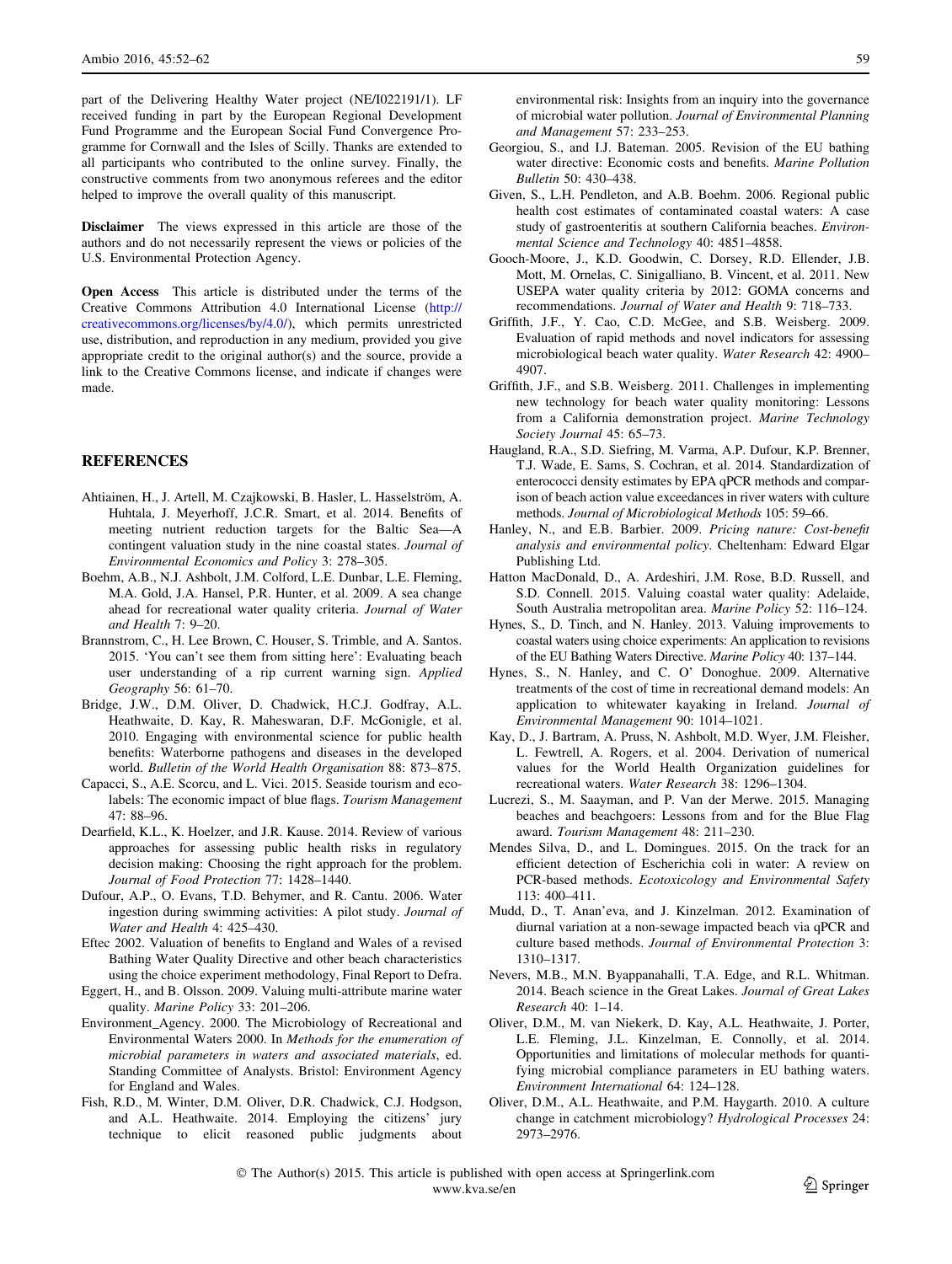- <span id="page-8-0"></span>Ostberg, K., L. Hasselstrom, and C. Hakansson. 2012. Non-market valuation of the coastal environment—Uniting political aims, ecological and economic knowledge. Journal of Environmental Management 110: 166–178.
- Pendleton, L. 2008. The economics of using ocean observing systems to improve beach closure policy. Coastal Management 36: 165– 178.
- Pratap, P.L., S. Redman, M.C. Fagen, and S. Dorevitch. 2013. Improving water quality communications at beaches: Input from stakeholders. Journal of Water and Health 11: 647–658.
- Pratap, P.L., P. Desai, and S. Dorevitch. 2011. Beach communications: A need for evaluation of current approaches. Journal of Water and Health 9: 556–567.
- Quilliam, R.S., J. Kinzelman, J. Brunner, and D.M. Oliver. 2015. Resolving conflicts in public health protection and ecosystem service provision at designated bathing waters. Journal of Environmental Management 161: 237–242.
- Rabinovici, S.J.M., R.L. Bernknopf, and A.M. Wein. 2004. Economic and health risk trade-offs of swim closures at a Lake Michigan beach. Environmental Science and Technology 38: 2737–2745.
- Raith, M.R., D.L. Ebentier, Y. Cao, J.F. Griffith, and S.B. Weisberg. 2014. Factors affecting the relationship between quantitative polymerase chain reaction (qPCR) and culture-based enumeration of Enterococcus in environmental waters. Journal of Applied Microbiology 116: 736–746.
- Reder, K., M. Florke, and J. Alcamo. 2015. Modeling historical fecal coliform loadings to large European rivers and resulting instream concentrations. Environmental Modelling and Software 63: 251–263.
- Stapleton, C.M., D. Kay, M.D. Wyer, C. Davies, J. Watkins, C. Kay, A.T. McDonald, J. Porter, et al. 2009. Evaluating the operational utility of a bacteroidales quantitative PCR-based MST approach in determining the source of faecal indicator organisms at a UK bathing water. Water Research 43: 4888–4899.
- USEPA 2012. Recreational Water Quality Criteria EPA-820-F-12- 058. United States Environmental Protection Agency, Office of Water, Washington, DC.
- Wade, T., R.L. Calderon, E. Sams, M. Beach, K.P. Brenner, A.H. Williams, and A.P. Dufour. 2006. Rapidly measured indicators of recreational water quality are predictive of swimmingassociated gastrointestinal illness. Environmental Health Perspectives 114: 24–28.
- Wade, T.J., R.L. Calderon, K.P. Brenner, E. Sams, M. Beach, R. Haugland, L. Wymer, and A.P. Dufour. 2008. High sensitivity of children to swimming-associated gastrointestinal illness: Results using a rapid assay of recreational water quality. Epidemiology 19: 375–383.
- Weinstein, N.D., J.E. Lyon, P.M. Sandman, and C.L. Cuite. 1998. Experimental evidence for stages of health behaviour change: The precaution adoption process model applied to home radon testing. Health Psychology 17: 445–453.
- Whitman, R.L., Z. Ge, M.B. Nevers, A.B. Boehm, E.C. Chern, R.A. Haugland, et al. 2010. Relationship and variation of qPCR and culturable enterococci estimates in ambient surface waters are predictable. Environmental Science and Technology 44: 5049– 5054.
- WHO. 2003. Guidelines for safe recreational-water environments, volume 1: Coastal and Fresh-Waters. Geneva: World Health Organisation.
- Wyer, M., D. Kay, H. Morgan, S. Naylor, P. Govier, S. Clark, J. Watkins, C. Davies, et al. 2013 Statistical modelling of faecal indicator organisms at a marine bathing water site: results of an intensive study at Swansea Bay, UK. A report from the Interreg 4a Smart Coasts – Sustainable Communities Project. 67p available from: <http://www.smartcoasts.eu/gallery/launch.asp>.

## AUTHOR BIOGRAPHIES

**David M. Oliver**  $(\boxtimes)$  is Senior Lecturer in Catchment Science at the University of Stirling. His research interests include agricultural diffuse pollution and approaches to integrated catchment management. Address: Biological & Environmental Sciences, School of Natural Sciences, University of Stirling, Stirling FK9 4LA, UK. e-mail: david.oliver@stir.ac.uk

Nick D. Hanley is Professor of Environmental Economics at the University of St Andrews. His research interests include environmental valuation, environmental cost–benefit analysis, ecological economic modeling, and behavioral economics.

Address: Department of Geography & Sustainable Development, University of St Andrews, St Andrews KY16 9AL, UK. e-mail: ndh3@st-andrews.ac.uk

Melanie van Niekerk is a postdoctoral researcher at the University of Stirling. Her research interests include land management impacts on water quality.

Address: Biological & Environmental Sciences, School of Natural Sciences, University of Stirling, Stirling FK9 4LA, UK. e-mail: melvn233@gmail.com

David Kay is Professor of Environment and Health at the Aberystwyth University. He leads the Centre for Research into Environment and Health, and his research interests include catchment microbial dynamics and recreational and drinking water epidemiology. Address: Centre for Research into Environment & Health, Aberystwyth University, Wales SA48 8HU, UK.

e-mail: dave@crehkay.demon.co.uk

A. Louise Heathwaite is Professor of Land and Water Science at Lancaster Environment Centre. She is currently on secondment (parttime) to the Scottish Government as their Chief Scientific Advisor (CSA) for Rural Affairs and the Environment. Her research interests include nutrient biogeochemistry, rural diffuse pollution, hyporheic zone processes, cross-disciplinary analysis of knowledge exchange, and effectiveness of animal disease management.

Address: Lancaster Environment Centre, Lancaster University, Lancaster LA1 4YQ, UK.

e-mail: louise.heathwaite@lancaster.ac.uk

Sharyl J. M. Rabinovici is a Policy Research Consultant working mainly in disaster resilience. A significant component of her research focuses on communication about risk management actions and outcomes.

Address: Policy Research Consultant, 1720 Le Roy Ave., Berkeley, CA 94709, USA.

e-mail: sjmr12@yahoo.com

Julie L. Kinzelman is a Research Scientist working for the City of Racine, where she focuses on applied science solutions to improve the quality of surface water. Her most recent research has focused on identifying the sources of pollution at Great Lakes beaches. Address: City of Racine Health Department Laboratory, 730 Washington Avenue, Racine, WI 53403, USA.

e-mail: julie.kinzelman@cityofracine.org

Lora E. Fleming is Professor of Oceans, Epidemiology and Human Health at the University of Exeter. She is a board certified occupational and environmental health physician and epidemiologist. Currently, she is the Director of the European Centre for Environment & Human Health and her research interests include environmental and occupational health and epidemiology including large dataset analyses and interdisciplinary research.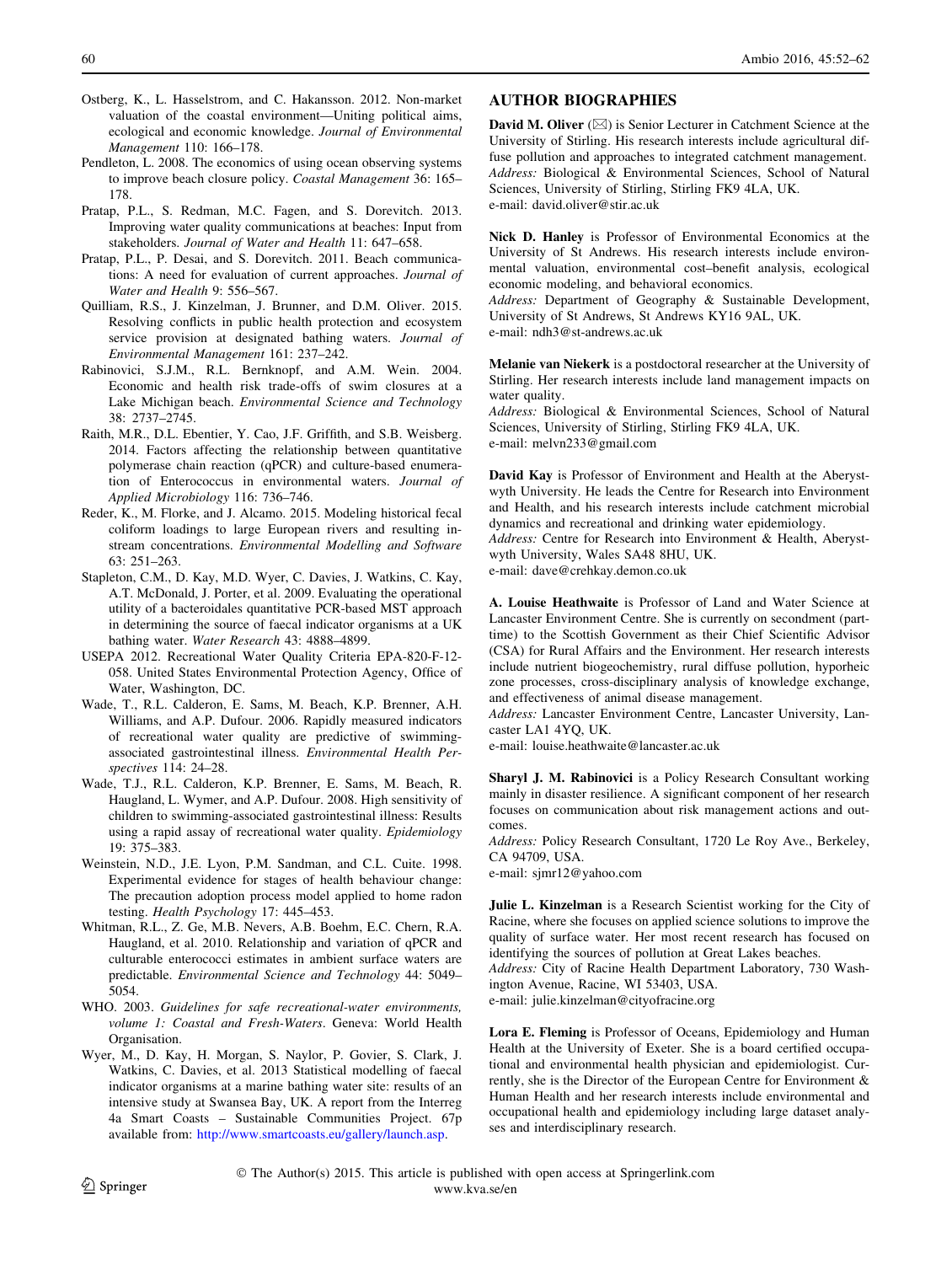Address: European Centre for Environment & Human Health, University of Exeter Medical School, Truro Cornwall TR1 3HD, UK. e-mail: lora.fleming@pcmd.ac.uk

Jonathan Porter is a scientist working in the Environment Agency National Laboratory Service. His research focuses on the science underpinning an improved understanding of bathing water quality and microbial source tracking.

Address: National Laboratory Service, Environment Agency, Starcross, Devon EX6 8FD, UK.

e-mail: jonathan.porter@environment-agency.gov.uk

Sabina Shaikh is an Economics Lecturer at the University of Chicago in Public Policy and the Program on Global Environment. Her research includes the valuation of economic benefits from improvements in natural resource quality in the Great Lakes region as well as the use of economic incentives for pollution control and ecosystem improvements.

Address: University of Chicago, 5828 S University Avenue, Pick 121, Chicago, IL 60637, USA.

e-mail: sabina@uchicago.edu

Rob Fish is Reader in Human Ecology at the University of Kent. He is an environmental social scientist with research interests focusing on the social and cultural dimensions of natural resource management. Address: School of Anthropology and Conservation, University of Kent, Canterbury CT2 7NR, UK.

e-mail: r.fish@kent.ac.uk

Sue Chilton is Professor of Economics at the University of Newcastle. The academic core of her research is applied welfare economics, which centers on the use of surveys and experimental situations to understand how individuals make decisions that affect their economic welfare.

Address: Newcastle University Business School, Newcastle upon Tyne NE1 4SE, UK.

e-mail: susan.chilton@ncl.ac.uk

Julie Hewitt is an economist and branch chief at the U.S. Environmental Protection Agency in Washington, D.C. Her research interests include cost–benefit analysis and environmental valuation.

Address: United States Environmental Protection Agency, Economic and Environmental Assessment Branch, Office of Science and Technology, Office of Water, Washington, DC, USA. e-mail: hewitt.julie@epamail.epa.gov

Elaine Connolly leads on bathing and shellfish water-quality issues for the Department for Environment, Food and Rural Affairs (Defra) and represents the UK at EU level on bathing water issues. Address: Department for Environment Food and Rural Affairs, Nobel House, 17 Smith Square, London SW1P 3JR, UK.

e-mail: elaine.connolly@defra.gsi.gov.uk

Andy Cummins is the Campaigns Director for the NGO charity 'Surfers Against Sewage'. He is interested in all aspects of the protection of the coastal and marine environment.

Address: Surfers Against Sewage, Unit 2, Wheal Kitty Workshops, St Agnes, Cornwall TR5 0RD, UK.

e-mail: andy@sas.org.uk

Klaus Glenk is an economist at Scotland's Rural College (SRUC). His research interests focus on valuations of natural resources, and ecosystem goods and services. Particular research interests include methodological developments in choice experiments and in benefit transfer, the incorporation of risk, uncertainty and ambiguity into valuation methods, and contract design for public good provision.

Address: Land Economy, Environment & Society, Scotland's Rural College (SRUC), Edinburgh EH9 3JG, UK. e-mail: klaus.glenk@SRUC.ac.uk

Calum McPhail is the Environmental Quality Coordination Unit Manager for the Scottish Environment Protection Agency (SEPA). He is chairperson of SEPA's national bathing water management group reporting on Scotland's EU Bathing Waters, and he manages SEPA's bathing waters electronic signage and water-quality prediction system.

Address: Scottish Environment Protection Agency, Eurocentral, North Lanarkshire ML1 4WQ, UK. e-mail: calum.mcphail@Sepa.org.uk

Eric McRory is Principal Economist at the Scottish Environment Protection Agency. He has interests in environmental valuation and environmental cost–benefit analysis.

Address: Scottish Environment Protection Agency, Stirling FK9 4TZ, UK.

e-mail: Eric.McRory@sepa.org.uk

Alistair McVittie is an environmental economist at Scotland's Rural College (SRUC). He has research interests in the evaluation of agricultural and environmental policy, particularly through the application of cost–benefit analysis and non-market valuation.

Address: Land Economy, Environment & Society, Scotland's Rural College (SRUC), Edinburgh EH9 3JG, UK.

e-mail: Alistair.McVittie@SRUC.ac.uk

Amanna Giles is a Research Scientist (Marine) at the Environment Agency. She has a particular interest in the science that informs our understanding of bathing and shellfish harvesting waters.

Address: Environment Agency, Horizon House, Deanery Road, Bristol BS1 5AH, UK.

e-mail: amanna.giles@environment-agency.gov.uk

Suzanne Roberts is Campaigns Manager at 'Keep Scotland Beautiful.' She has a particular interest in the protection of designated bathing waters in Scotland.

Address: Keep Scotland Beautiful, Glendevon House, Castle Business Park, Stirling FK9 4TZ, UK.

e-mail: suzanne.roberts@ksbscotland.org.uk

Katherine Simpson is a PhD student at the University of Stirling researching ecosystem services of the Scottish coastal zone. She has interests in environmental economics and marine and coastal policy. Address: Economics, Stirling Management School, University of Stirling, Stirling FK9 4LA, UK. e-mail: k.h.simpson@stir.ac.uk

Dugald Tinch is Lecturer in Resource Economics at the University of Tasmania. His research interests focus on environmental and ecological economics.

Address: School of Economics & Finance, University of Tasmania, Hobart, Australia.

e-mail: dugald.tinch@utas.edu.au

Ted Thairs is project manager for UK Water Industry Research Ltd on bathing waters. He chairs the joint Steering Group on bathing waters, consisting of representatives of relevant government departments and agencies and the water industry in the UK, which coordinates research and exchanges information on bathing and shellfish waters.

Address: UK Water Industry Research Ltd, 8th Floor, 50 Broadway, London SW1H 0RG, UK.

e-mail: tedthairs@sky.com